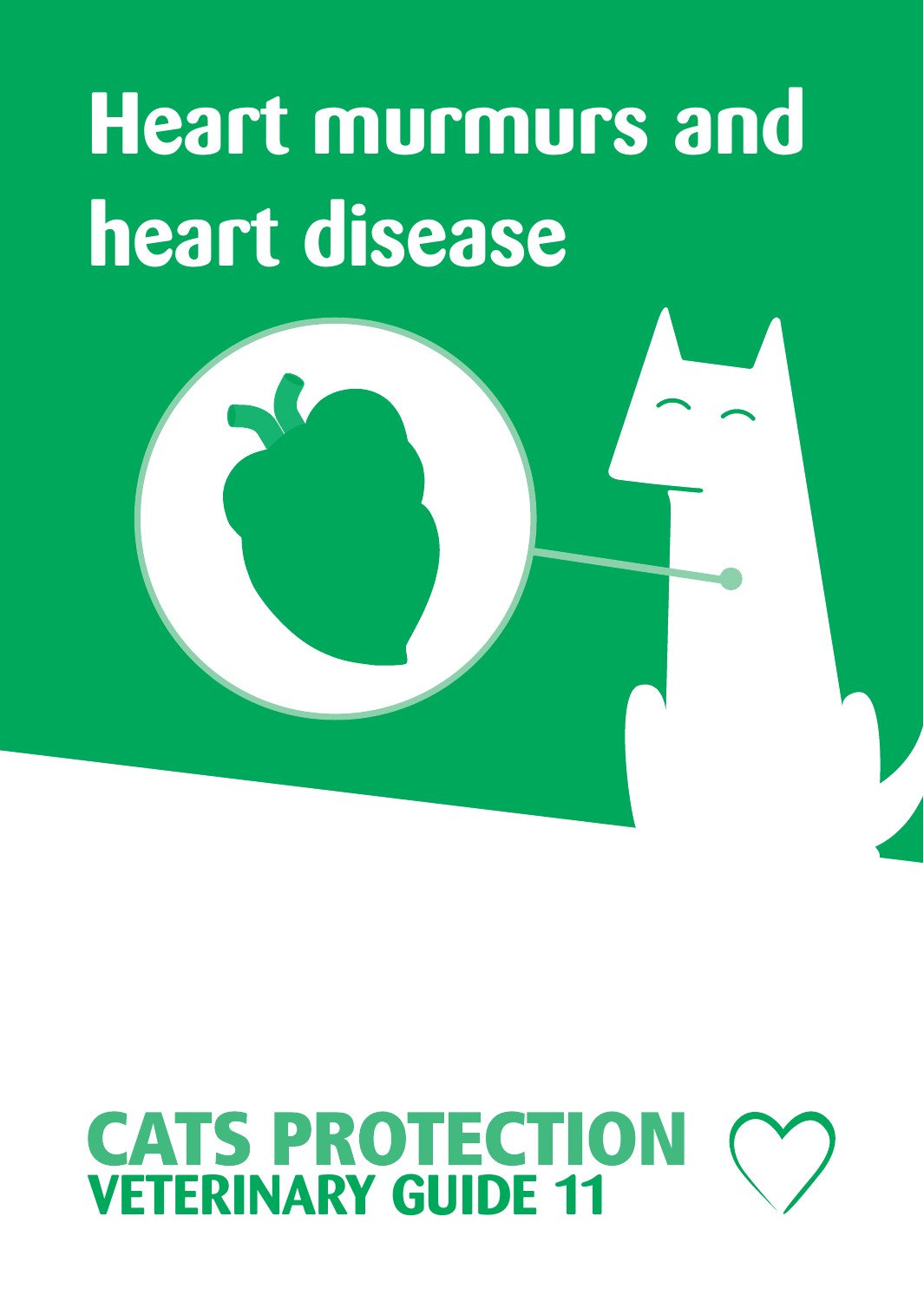The heart is a muscle that pumps blood around the body, providing it with oxygen and nutrients. It is made up of four separate chambers – an atrium and ventricle on the right and the same on the left. Each chamber is separated from the next by valves which prevent the backflow of blood. The normal pumping and shutting of valves in the heart causes the 'lub-dub' heart sounds that a vet listens for with a stethoscope.

## **Heart murmurs**

A heart murmur means that in addition to normal 'lub-dub' heart sounds, the vet can also hear extra sounds when listening with a stethoscope. Heart murmurs are very common in cats – one study shows more than one third of cats have a heart murmur. Although a murmur may signify a problem with the heart or its blood vessels, approximately fifty per cent of healthy cats with a heart murmur don't have any underlying disease – and of those that do, many live quite normally without ever developing any signs of disease. Conversely a number of cats without a murmur do have significant heart disease.

The problem with heart murmurs is finding out what causes them. It could be a problem affecting the function of the heart, or stem from another disease unrelated to the heart, or be an insignificant, 'innocent murmur.'

To further complicate matters, heart murmurs in cats can come and go – being heard on one day, but not the next. Murmurs may be noticed when a cat is stressed and the heart rate has increased, but be gone a few minutes later when a cat has calmed down. They are graded according to their intensity – usually grade one to six – but the grade can also change on a daily basis.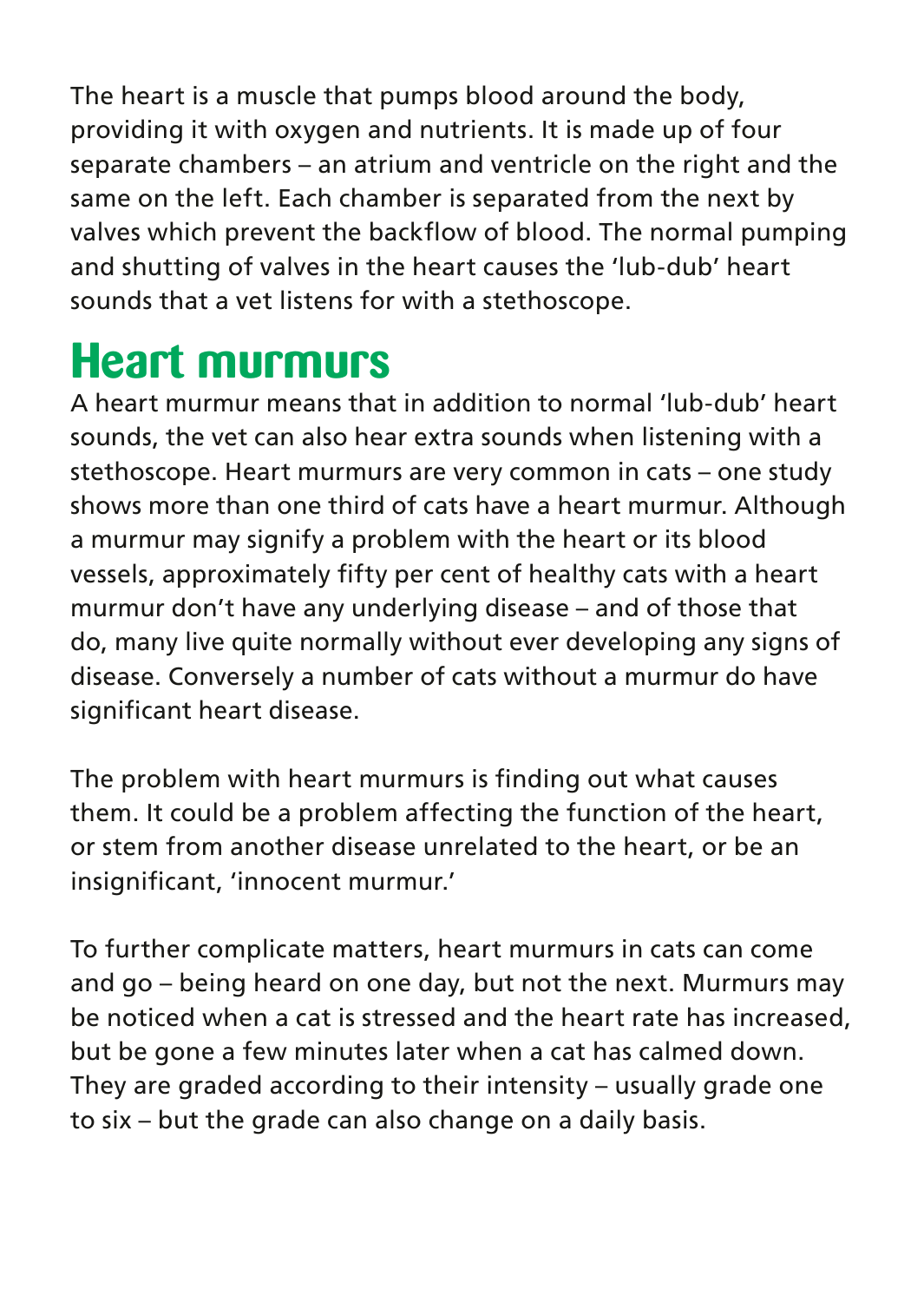The grade of murmur heard does not necessarily mean heart disease is more or less severe, or even present. A murmur can also occur because of other disease which is not related to the heart – such as hyperthyroidism, high blood pressure or anaemia. On its own, a heart murmur is not a reliable indicator of heart disease or function and is commonly found in healthy cats.

If the cause of the murmur affects the heart's function then the underlying problem or disease will need to be treated. If the murmur does not appear to be due to a functional problem, treatment is unlikely to be necessary. In this case, regular follow-up examinations may be recommended to monitor the murmur and check for any clinical signs of heart disease.

#### **What does the future hold?**

Many healthy cats with a heart murmur never develop any problems with the heart's function and go on to lead long and healthy lives. The prognosis depends on the cause of the heart murmur.

### **Heart disease**

Cats can be affected by a range of heart disorders. Congenital disorders are problems that they are born with and in some cases surgical correction may be possible. Cats can also suffer from acquired diseases of the heart muscle which are known as cardiomyopathies.

Of the different types of cardiomyopathy, the most common to affect cats is hypertrophic cardiomyopathy. Sadly, it can be a cause of sudden death in young cats that may not have shown any prior signs of disease.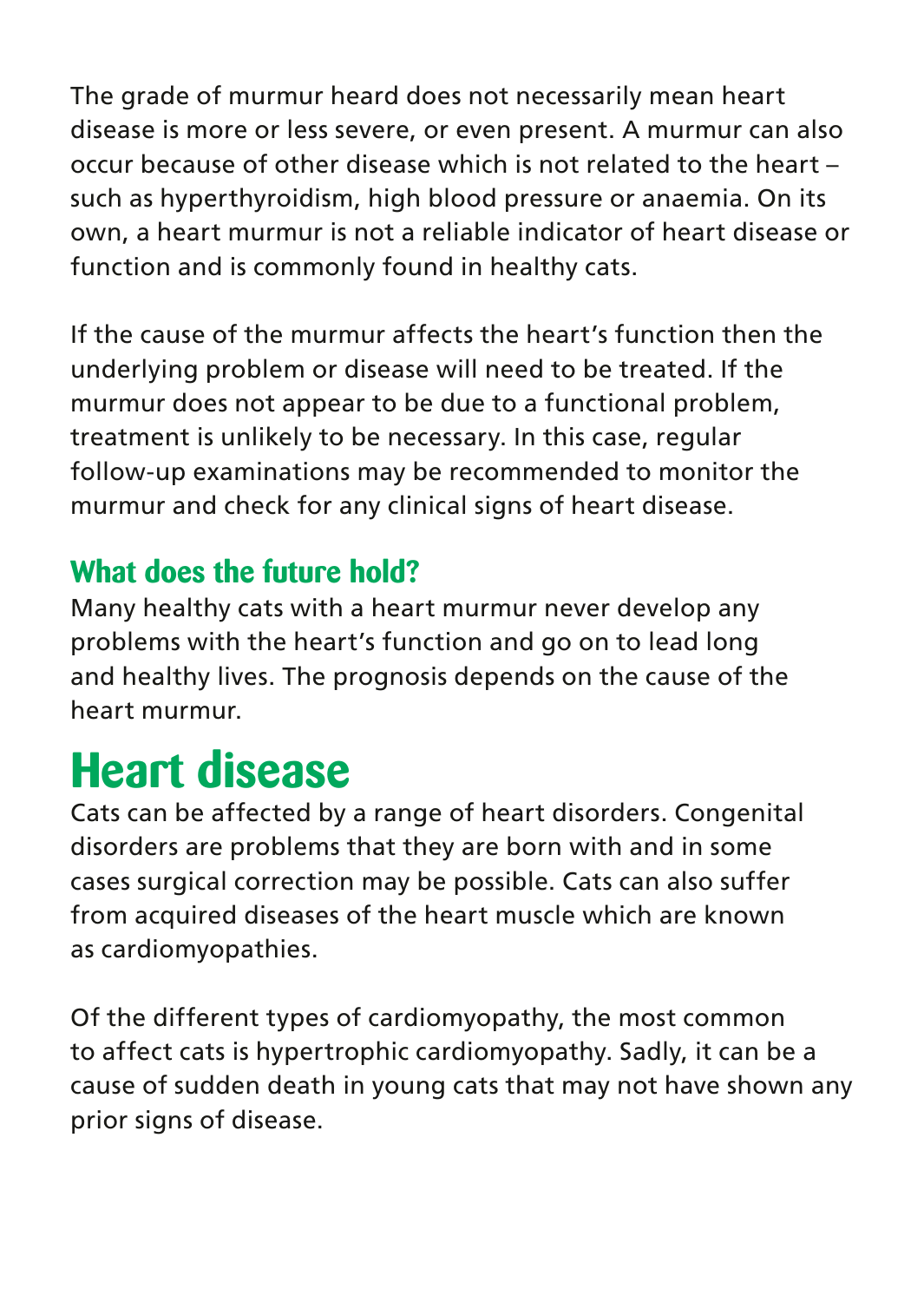## **Hypertrophic cardiomyopathy (HCM)**

HCM is a disease that mainly affects young to middle-aged cats, although it can also be detected in elderly cats. There is an inherited predisposition to the disease, identified in some Maine Coons, British Shorthairs, Ragdolls, Rex and Persian cats, but the disease can also affect other breeds and is just as common in cross-bred cats.

Cats with HCM develop a thickened left ventricle. Over time, this thickening can make it harder for the left atrium to empty into the ventricle, leading to enlargement – or dilation – of the left atrium. Many cats affected with mild HCM live normal lives and never develop symptoms. A minority of cats develop severe HCM and show signs of heart disease.

#### **What are the signs and treatment of HCM?**

In cats severely affected with HCM, back-pressure of the blood can lead to fluid pooling in the lungs and signs can include:

- **•** weakness
- **•** pale gums
- **•** a reduced appetite
- **•** breathing difficulties particularly on exertion

Treatment with diuretic injections or tablets to clear the fluid is required and sometimes other heart drugs to dilate the blood vessels and control the rhythm of the heart can be helpful. The condition cannot be cured, but often the signs can be controlled for a significant length of time.

Alternatively, in severe cases, enlargement of the atrium can lead to a blood clot forming in the heart. If this dislodges it can become stuck at the narrow end of the body's largest artery, the aorta – just where the artery divides to supply blood to the cat's hind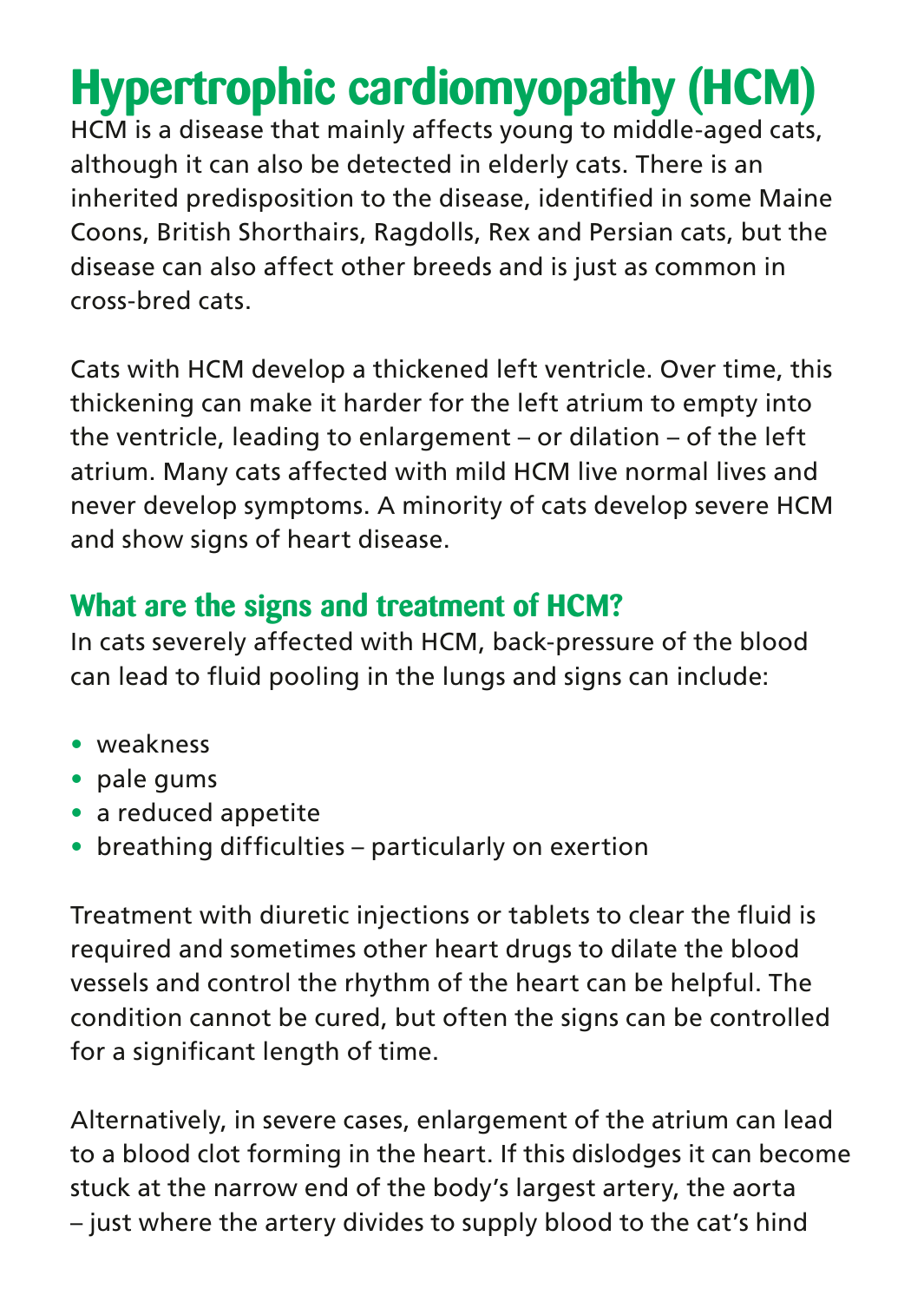legs. Signs of this lodged clot – called aortic thromboembolism – are severe with cats showing signs of extreme pain and paralysis of the hind legs. Owners often think their cat has been involved in a road traffic accident, the onset of the symptoms are that sudden and severe.Treatment can be difficult and sadly, affected cats may need to be euthanased. Many owners are unaware their cat has any underlying heart disease until the cat shows severe clinical signs, or dies suddenly. For those cats which do survive, drugs may be recommended to try to prevent the recurrence of clot formation. Sometimes, cats may show no signs of significant underlying heart disease until something else triggers problems, such as general anaesthesia or the administration of intravenous fluids because of another illness.

#### **How is heart disease diagnosed?**

There are a number of different tests available to diagnose heart disease and often several tests may be used in conjunction:

- **•** clinical examination after asking an owner some questions about their cat's history, behaviour and lifestyle, the vet will assess the cat's breathing, gum colour and pulse quality and look for clinical signs of heart disease
- **•** using a stethoscope the vet will listen to the rate and rhythm of the heart beat and the cat's breathing and lung sounds
- **•** blood tests some heart protein levels may be raised in cats with significant heart disease
- **•** x-rays can help the vet to assess the size, shape and position of the heart outline within the chest
- **•** ECG or electrocardiogram the vet will measure the electrical activity of the heart, which can vary dependent on heart rate, rhythm, orientation and chamber size
- **•** ultrasound scan echocardiography is the optimum test to check the heart structure and assess blood flow but this examination may require referral to a specialist veterinary cardiologist or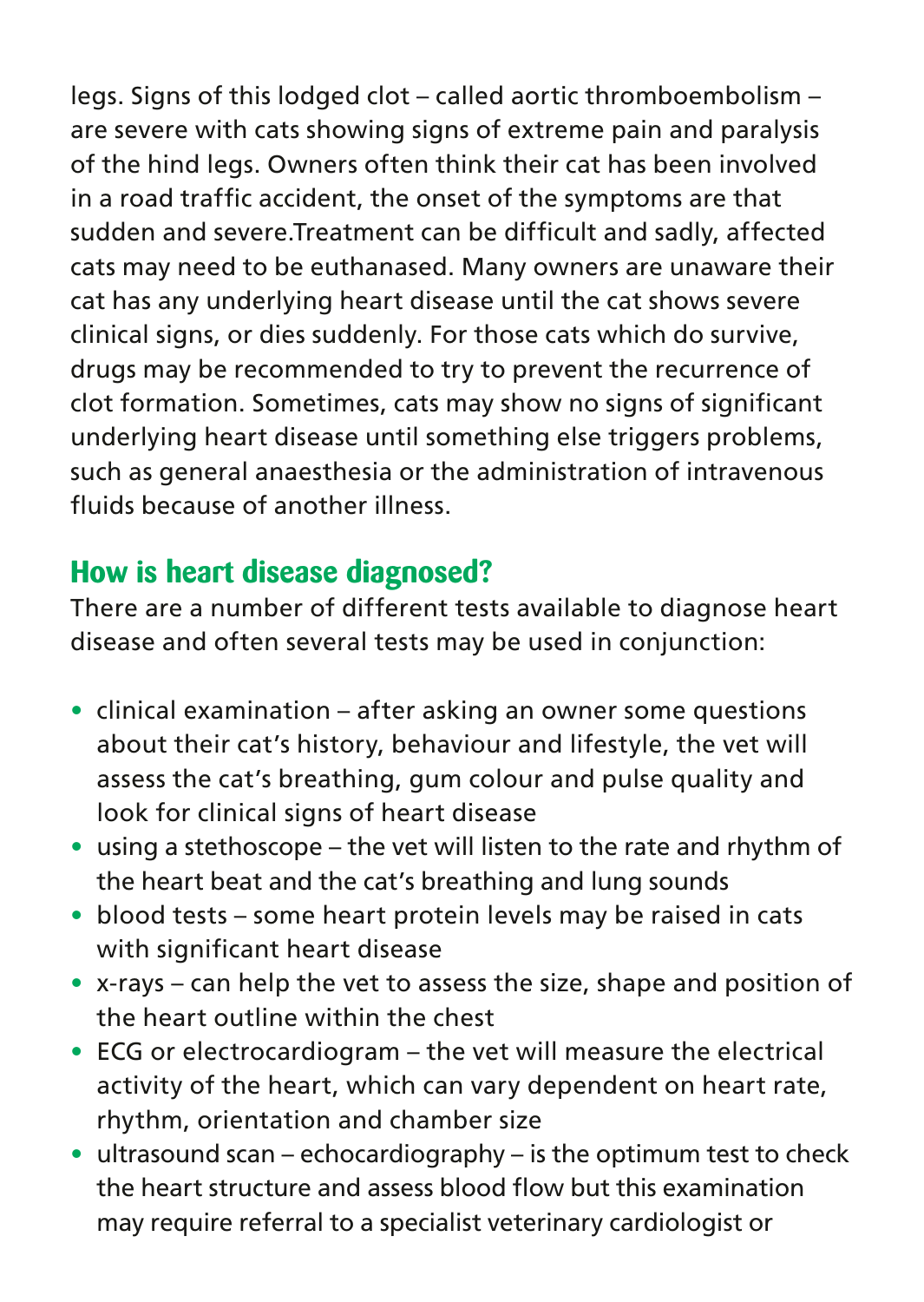veterinary surgeon with additional training. The scan measures the heart muscle thickness and chamber size and assesses the valve function. Cats with both a thickened left ventricle **and** an enlarged left atrium are thought to have a higher risk of developing signs of heart disease

- **•** other tests the vet may wish to rule out other disorders by performing other tests such as measuring the cat's blood pressure, testing for anaemia and checking for hyperthyroidism
- **•** in cats which have died suddenly, post-mortem examination may reveal HCM

#### **What can I do for my cat?**

Unfortunately, little is known about the progression of HCM in cats which do not show any clinical signs of disease, although large scale studies are ongoing. It is currently unknown whether treatment with heart drugs can help reduce the risk of signs developing.

For those cats with signs of HCM, oral medication and regular reviews can be helpful. Owners of affected cats are advised to monitor their cats closely at home by counting their cat's respiratory rate while the cat is sleeping and consult their vet if the rate starts to increase, as this may indicate progression of the disease.

#### **What does the future hold?**

Many cats affected with mild HCM live normal lives, never developing any symptoms of their heart disease. Only a minority of cats develop severe HCM and signs of heart disease.

If significant disease is present, treatment may help your cat but their heart function may deteriorate over time and treatment become less effective. Unfortunately, if their quality of life becomes poor then they may need to be euthanased.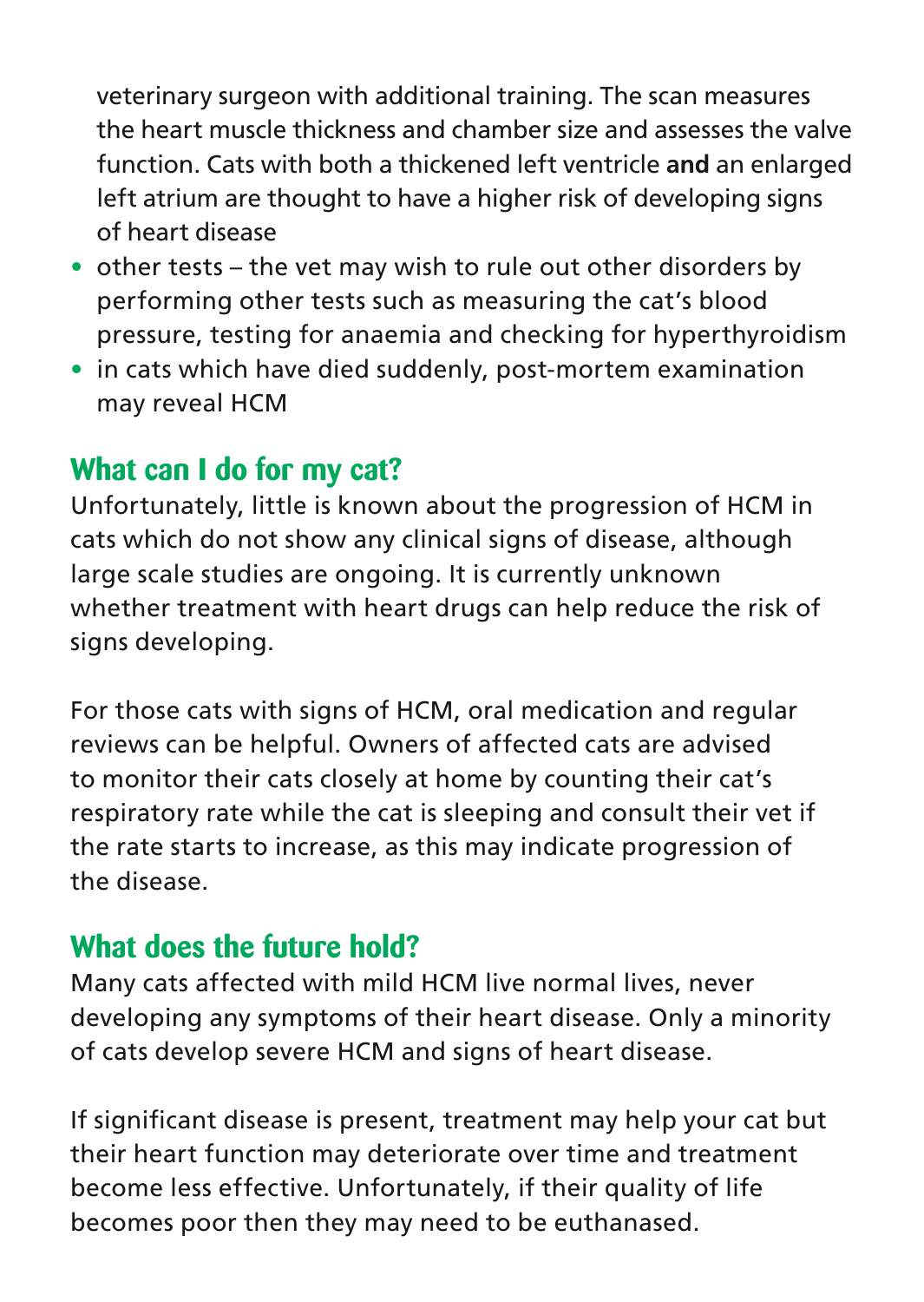#### **My vet has heard a heart murmur in my cat – should my cat have further tests performed?**

We recommend that you speak to your vet about whether to investigate the cause of a heart murmur in an otherwise healthy adult cat.

The majority of cats diagnosed with a heart murmur will either have an innocent murmur, or only mild structural heart disease, in which case the outlook is generally good. For those with no signs of heart disease there is currently little evidence to indicate that treatment will delay development of HCM, or extend a cat's life expectancy.

A small number of cats will be found to have significant heart disease. If your cat has severe underlying heart disease, it can be helpful to know this in advance of them being given a general anaesthetic or fluid therapy. It also allows you to be aware of the signs of the disease as it progresses, so you can keep an eye on your cat at home.

Heart tests can help to give owners peace of mind and may be useful for monitoring cats which have developed signs of heart disease. They also help to diagnose other heart disorders, such as congenital issues.

As murmurs can be caused by different medical issues unrelated to the heart, further tests for other diseases may also be recommended.

**Learn more about your cat online! Take a look at our free interactive tool to help you understand cats' origins and their behaviour within our homes. http://learnonline.cats.org.uk/content/ufo**